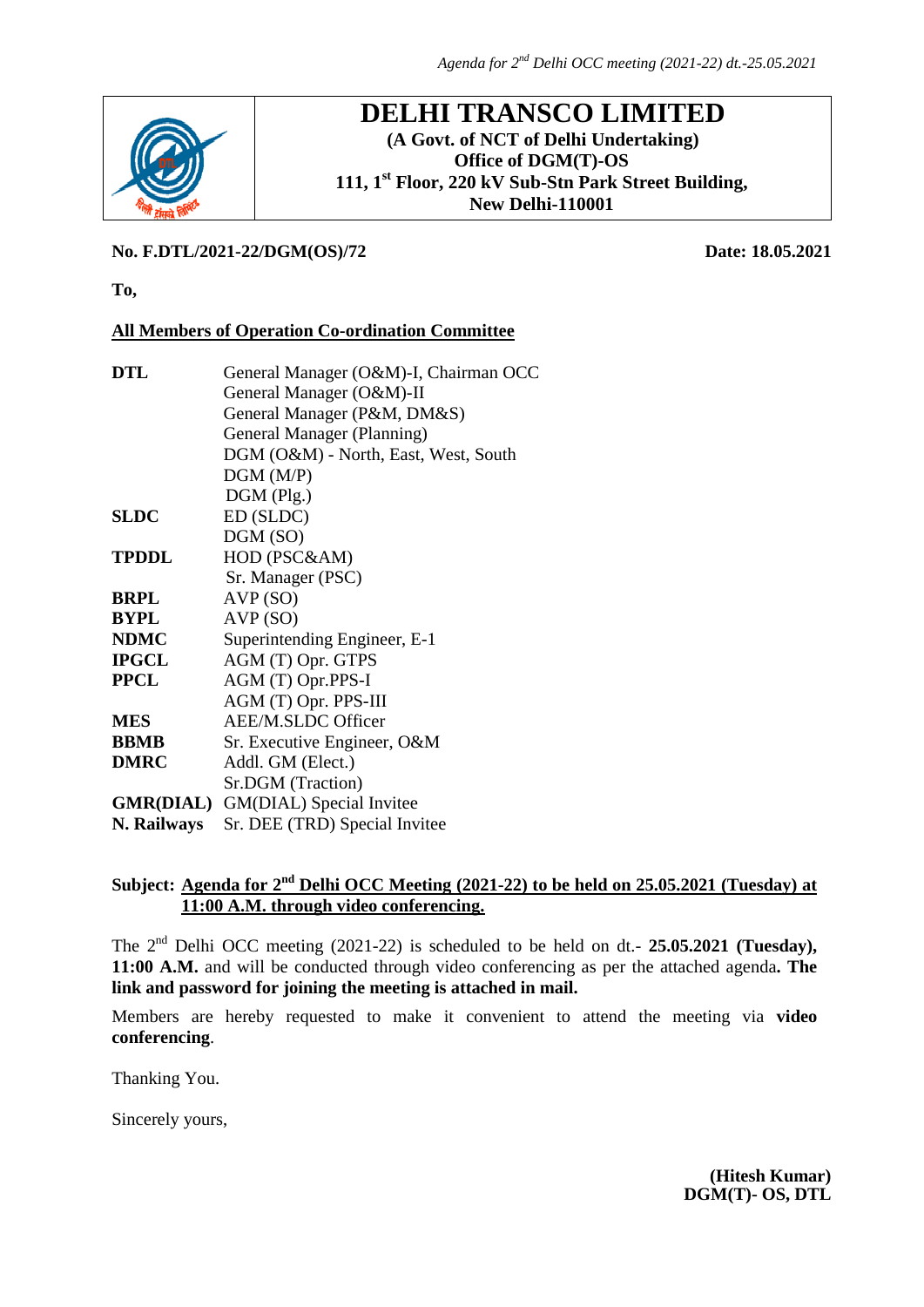## **DELHI TRANSCO LIMITED**

(Regd. Office: Shakti Sadan, Kotla Road, New Delhi-110002)

#### **AGENDA FOR DELHI OCC MEETING NO. 02/2021-22**

| Date         | $\mathbf{r}$ | 25.05.2021                                        |
|--------------|--------------|---------------------------------------------------|
| <b>Time</b>  | $\mathbf{r}$ | 11:00 AM                                          |
| <b>Venue</b> | $\mathbf{r}$ | Via Video conferencing                            |
|              |              | In O/o-GM(O&M)-I, Delhi Transco Ltd.,             |
|              |              | 220 kV Sub-Stn Park Street Building, New Delhi-01 |

## **1. Confirmation of minutes of 1st Delhi OCC meeting (2021-22) held on 26.04.2021.**

The  $1<sup>st</sup>$  Delhi OCC meeting (2021-22) was held on 26.04.2021 through video conferencing in accordance with the agenda circulated vide letter dt: 13.04.2021. Minutes of the meeting were issued on 28.04.2021 and also uploaded on DTL website **[http://dtl.gov.in](http://dtl.gov.in/)** under news and information tab.

#### **2. Proposed planned shutdowns of DTL for the month of June-2021.**

Shutdowns proposed for the month of June-2021 by DTL are attached as Annexure-I for deliberation.

#### **(OCC may deliberate)**

# **3. URGENT Maintenance Slot Over Indian Railways Line Between Shakarpur (Mandawali) to Tilak Brij (India Railway Location: 2/27G-28G TO 2/29G-30G) for Carrying Out Emergent 220kV Line Maintenance Work.**

During routine patrolling on dt.  $12<sup>th</sup>$  May 2021, it has been observed that the 220kV PPG-Geeta Colony Ckt-I passing over railway overhead line between tower number 369 and 370 is badly damaged. It has been seen that probably the load is flowing through Steel wire.

Owing to the critical condition of the overhead conductor, this Ckt made off to avoid any further damage / falling over the railway overhead line in the interest of DTL/ Delhi's electrical system till the maintenance block is arranged through railway officials. The said 220kV Geeta Colony-Patparganj Ckt-I has been switched off w.e.f.  $12<sup>th</sup>$  May 2021, 17:00 Hrs.

A letter vide ref no. No. F.DTL/206/2021-22/DGM(T)O&M East/F-1/06 dt.13<sup>th</sup>May 2021 has been submitted in the office of Sh H K Sharma, Sr Divisional Electric Engineer (G). Copy of said letter also sent to e-mail ID i.e. [ctatrddelhidivision@gmail.com.](mailto:ctatrddelhidivision@gmail.com)

Indian Railway may be requested to provide the Maintenance Block to attend the damaged conductor on URGENT BASIS.

**(OCC may deliberate)**